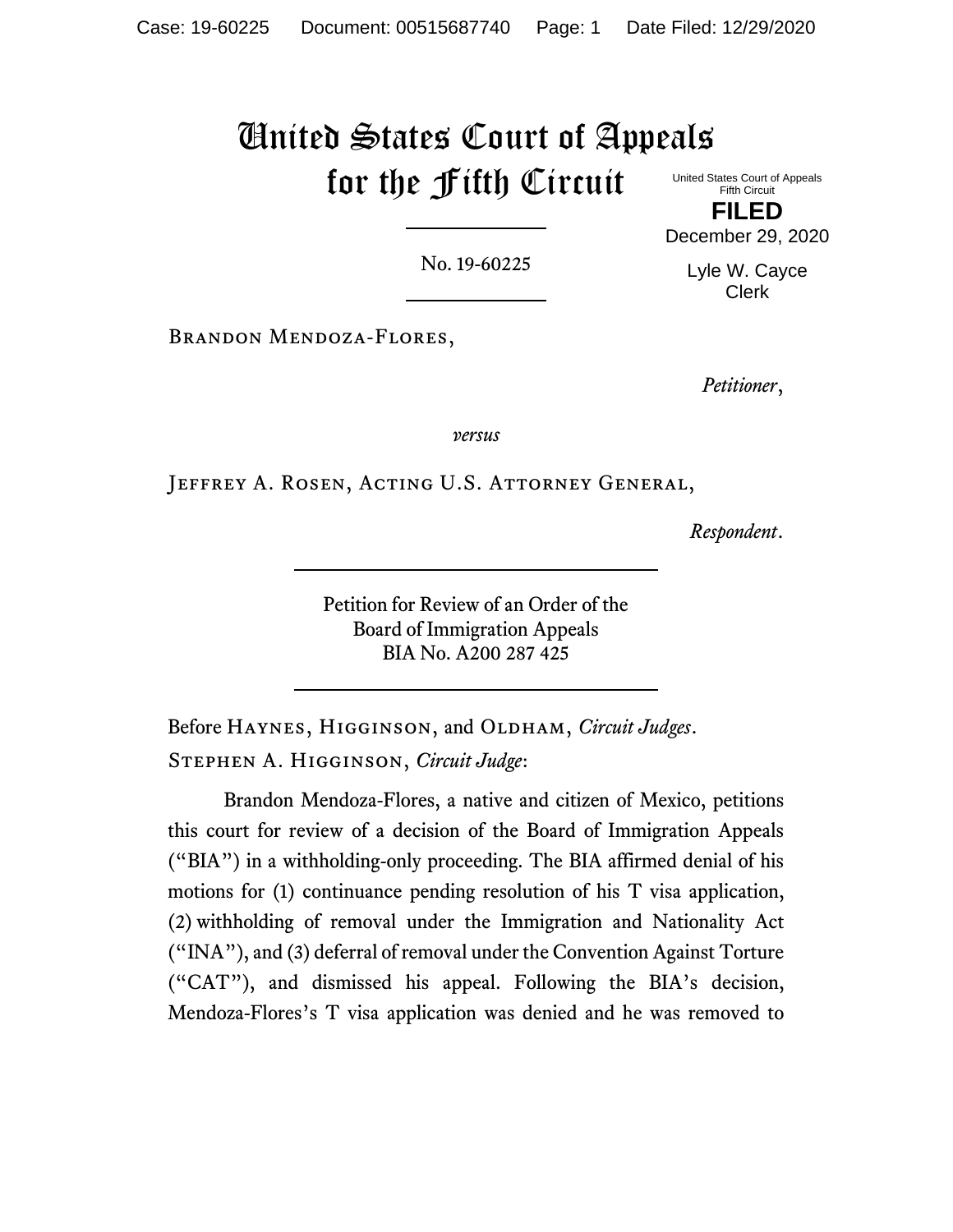Mexico. Because this court can no longer grant Mendoza-Flores any effectual relief, we dismiss his petition as moot.

## **I.**

Mendoza-Flores initially entered the United States in February 2012 while being paid to transport marijuana. U.S. Border Patrol agents apprehended him, and a removal order was issued. Subsequently, in April 2012, Mendoza-Flores pleaded guilty to possession of marijuana with intent to distribute in violation of 21 U.S.C.  $\S$ § 841(a)(1) and (b)(1)(D) and was sentenced to 180 days in prison. He admitted to being paid to transport approximately 23 kilograms of marijuana. This offense qualifies as an "aggravated felony" within the meaning of 8 U.S.C. § 1101(a)(43). *See* 8 U.S.C. § 1101(a)(43)(B); 18 U.S.C. § 924(c)(2); 21 U.S.C. §§ 841(a)(1),  $(b)(1)(D)$ .

After completing his sentence, Mendoza-Flores was removed to Mexico in August 2012. He reentered the United States in November 2012 but was stopped by U.S. immigration authorities and voluntarily returned to Mexico.

He reentered a third time just a few weeks later.

In April 2018, U.S. immigration agents encountered Mendoza-Flores, detained him, and reinstated the February 2012 expedited removal order. The reinstatement notice stated that Mendoza-Flores was prohibited from reentering the United States for life due to his aggravated-felony conviction. *See* 8 U.S.C. § 1182(a)(9)(A)(i).

After Mendoza-Flores told immigration officers that he feared returning to Mexico, an asylum officer determined that Mendoza-Flores had established a reasonable fear of torture. The Department of Homeland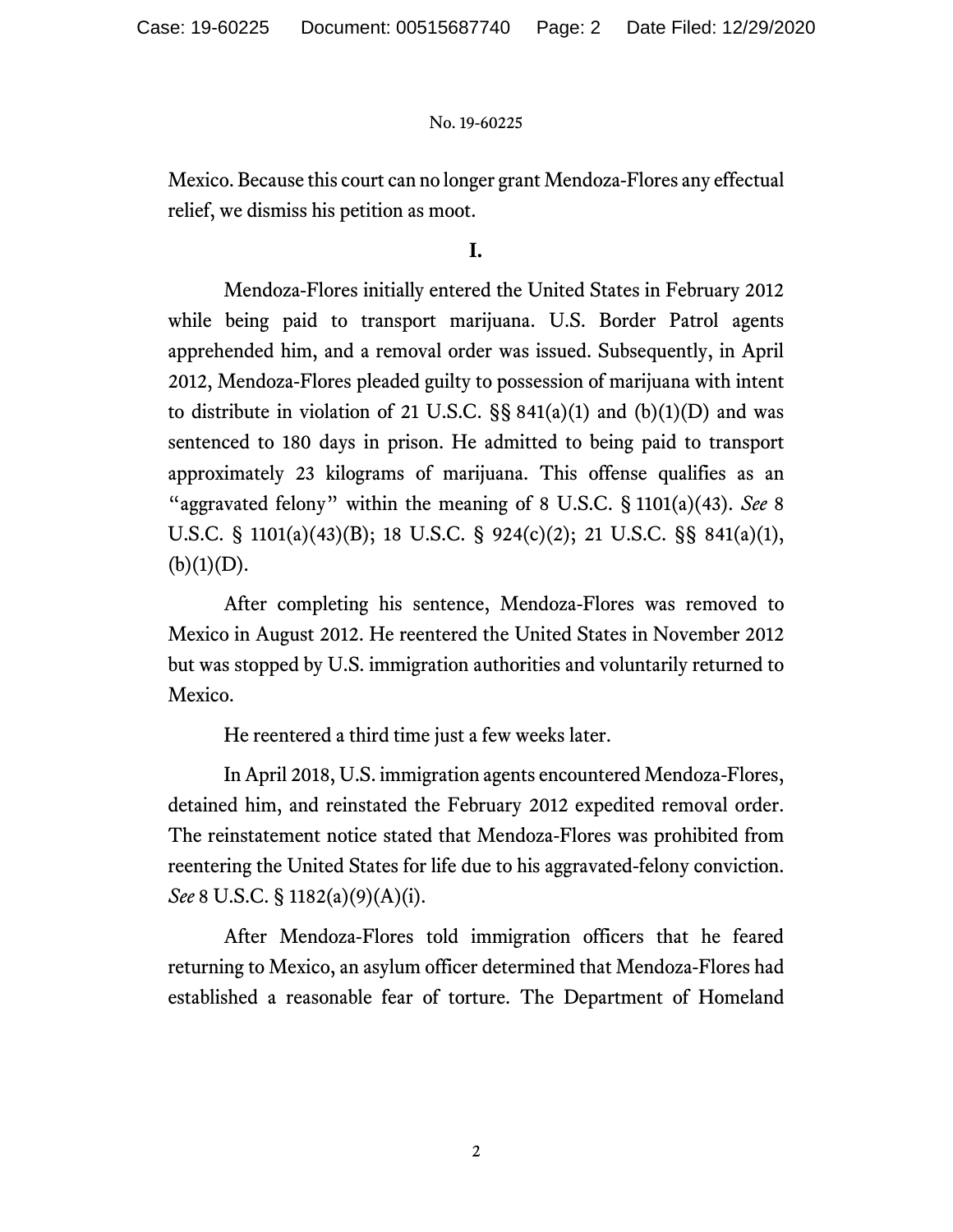Security ("DHS") referred the case to an immigration judge ("II") for "withholding-only proceedings."

Mendoza-Flores's withholding-only merits hearing was held on October 3, 2018. At the beginning of the hearing, Mendoza-Flores requested a continuance pending the resolution of his application for T nonimmigrant status ("T visa"). His counsel explained that he had filed a T visa application with the U.S. Citizenship and Immigration Services ("USCIS") on February 6, 2019, that was still pending. The IJ issued an oral decision on October 18, 2019, denying Mendoza-Flores's requests for continuance, withholding of removal under the INA, and deferral of removal under the CAT.

Mendoza-Flores appealed the IJ's decision to the BIA. On March 22, 2019, the BIA issued a decision affirming the IJ's reasoning and dismissing the appeal.

Mendoza-Flores timely petitioned this court for review but did not file a motion for stay of removal. USCIS subsequently denied Mendoza-Flores's T visa application on July 26, 2019, and Mendoza-Flores was removed to Mexico immediately thereafter.

## **II.**

This court's jurisdiction requires a live case or controversy at all stages of litigation. *See Spencer v. Kemna*, 523 U.S. 1, 7 (1998). Inherent in the case-or-controversy requirement is the doctrine of mootness; federal courts lack jurisdiction "when it is impossible for a court to grant any effectual relief whatsoever to the prevailing party." *United States v. Vega*, 960 F.3d 669, 672 (5th Cir. 2020) (quoting *Knox v. Serv. Emps. Int'l Union, Local 1000*, 567 U.S. 298, 307 (2012)). "We review the question of mootness *de novo*, raising the issue *sua sponte* if necessary." *Id.* (citation omitted).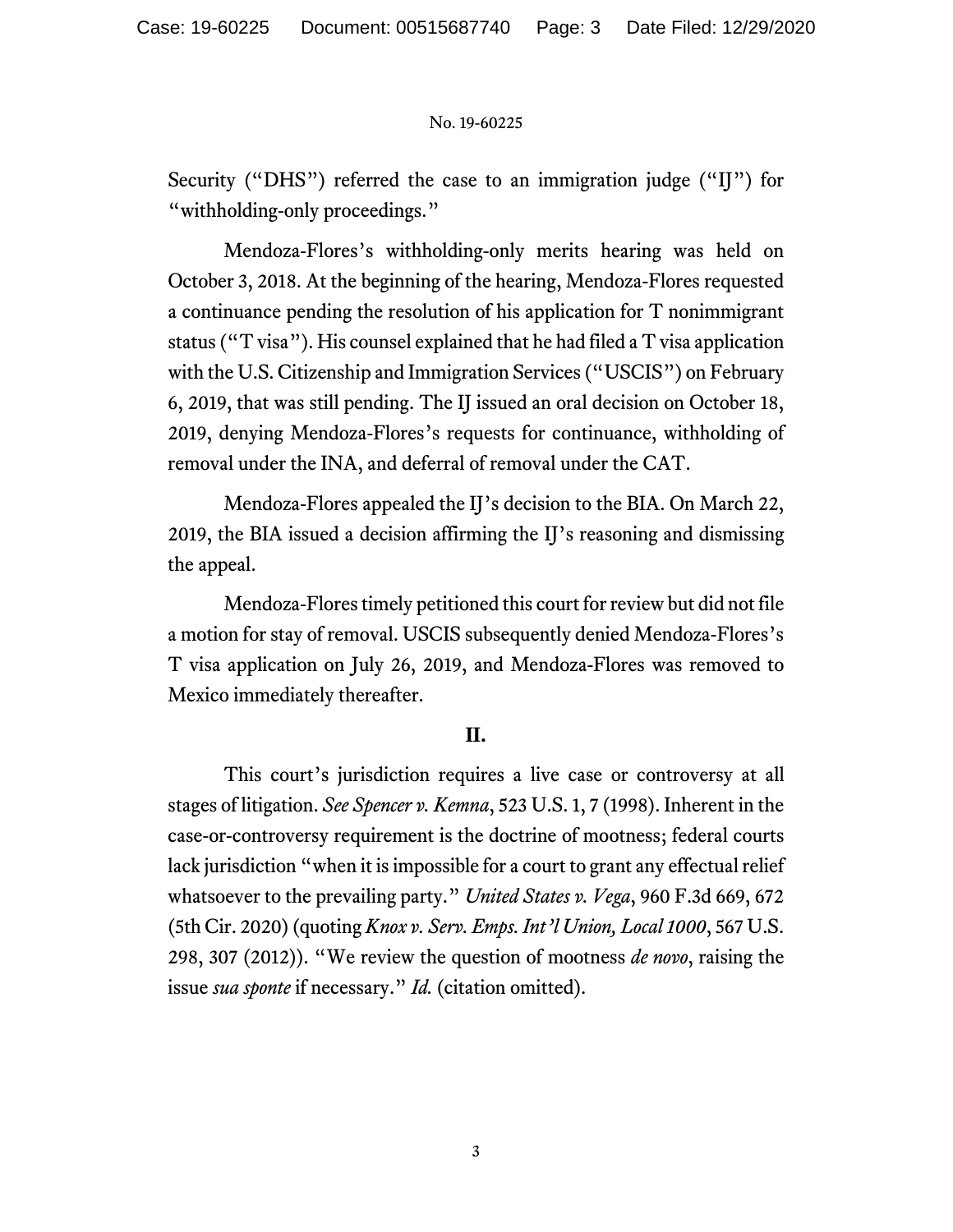## **III.**

The denial of Mendoza-Flores's T visa application and his subsequent removal to Mexico necessitate our consideration of mootness. Mendoza-Flores's petition for review is moot if it is impossible for this court to grant him any effectual relief. *Vega*, 960 F.3d at 672. In cases challenging a BIA decision, the petitioner's removal from the United States generally renders the petition moot unless the petitioner would suffer collateral legal consequences from the challenged decision. *See Alwan v. Ashcroft*, 388 F.3d 507, 511 (5th Cir. 2004) (citing *Spencer*, 523 U.S. at 8). We have previously held that a period of inadmissibility following removal is a collateral legal consequence of the removal decision. *See id.* (citing *Umanzor v. Lambert*, 782 F.2d 1299, 1301 (5th Cir. 1986)).

Mendoza-Flores's petition challenges the BIA's decision in his withholding-only proceeding. The legality of his February 2012 removal order and the April 2018 reinstatement of this removal order is therefore not before us. In his petition, Mendoza-Flores asks this court to decide that the BIA erred in denying his motions for continuance pending the resolution of his T visa application, withholding of removal under the INA, and deferral of removal under the CAT.

Mendoza-Flores acknowledged in a supplemental letter that his T visa application "is no longer eligible to be granted." This necessarily moots his request for continuance. *See Vega*, 960 F.3d at 672.

Mendoza-Flores's subsequent removal to Mexico moots his remaining two claims unless he can show that he suffers collateral legal consequences from the BIA's withholding-only decision. *Alwan*, 388 F.3d at 511. According to the notice accompanying Mendoza-Flores's order reinstating removal, removal rendered him permanently inadmissible to the